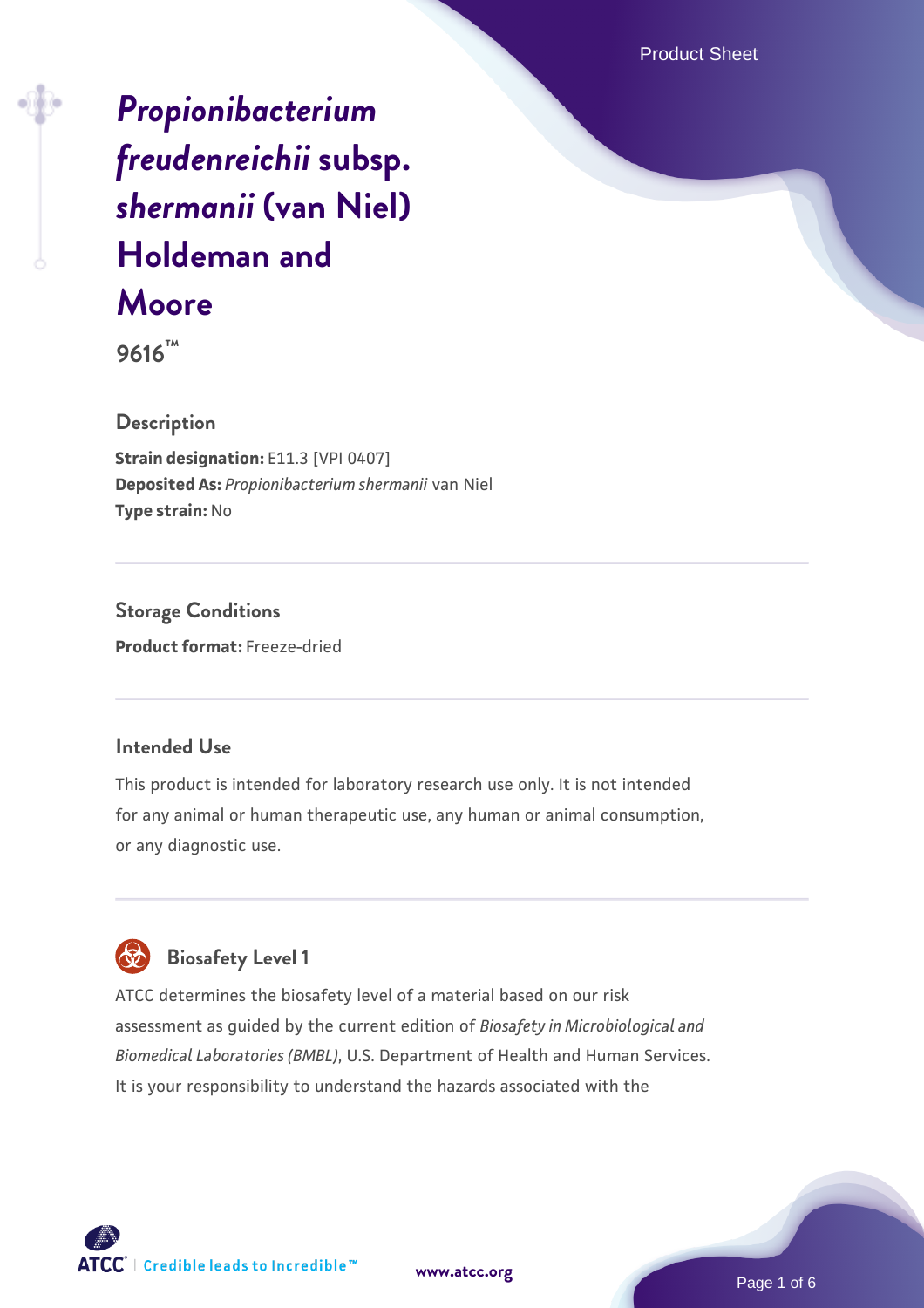material per your organization's policies and procedures as well as any other applicable regulations as enforced by your local or national agencies.

ATCC highly recommends that appropriate personal protective equipment is always used when handling vials. For cultures that require storage in liquid nitrogen, it is important to note that some vials may leak when submersed in liquid nitrogen and will slowly fill with liquid nitrogen. Upon thawing, the conversion of the liquid nitrogen back to its gas phase may result in the vial exploding or blowing off its cap with dangerous force creating flying debris. Unless necessary, ATCC recommends that these cultures be stored in the vapor phase of liquid nitrogen rather than submersed in liquid nitrogen.

## **Certificate of Analysis**

For batch-specific test results, refer to the applicable certificate of analysis that can be found at www.atcc.org.

#### **Growth Conditions**

**Medium:**  [ATCC Medium 593: Chopped meat medium](https://www.atcc.org/-/media/product-assets/documents/microbial-media-formulations/5/9/3/atcc-medium-593.pdf?rev=1fc1cb3d64ef4c5a9bab5620074af996) **Temperature:** 30°C **Atmosphere:** Anaerobic

## **Handling Procedures**

- 1. Open vial according to enclosed instructions.
- 2. Under anaerobic conditions, withdraw 0.5 ml of recommended broth from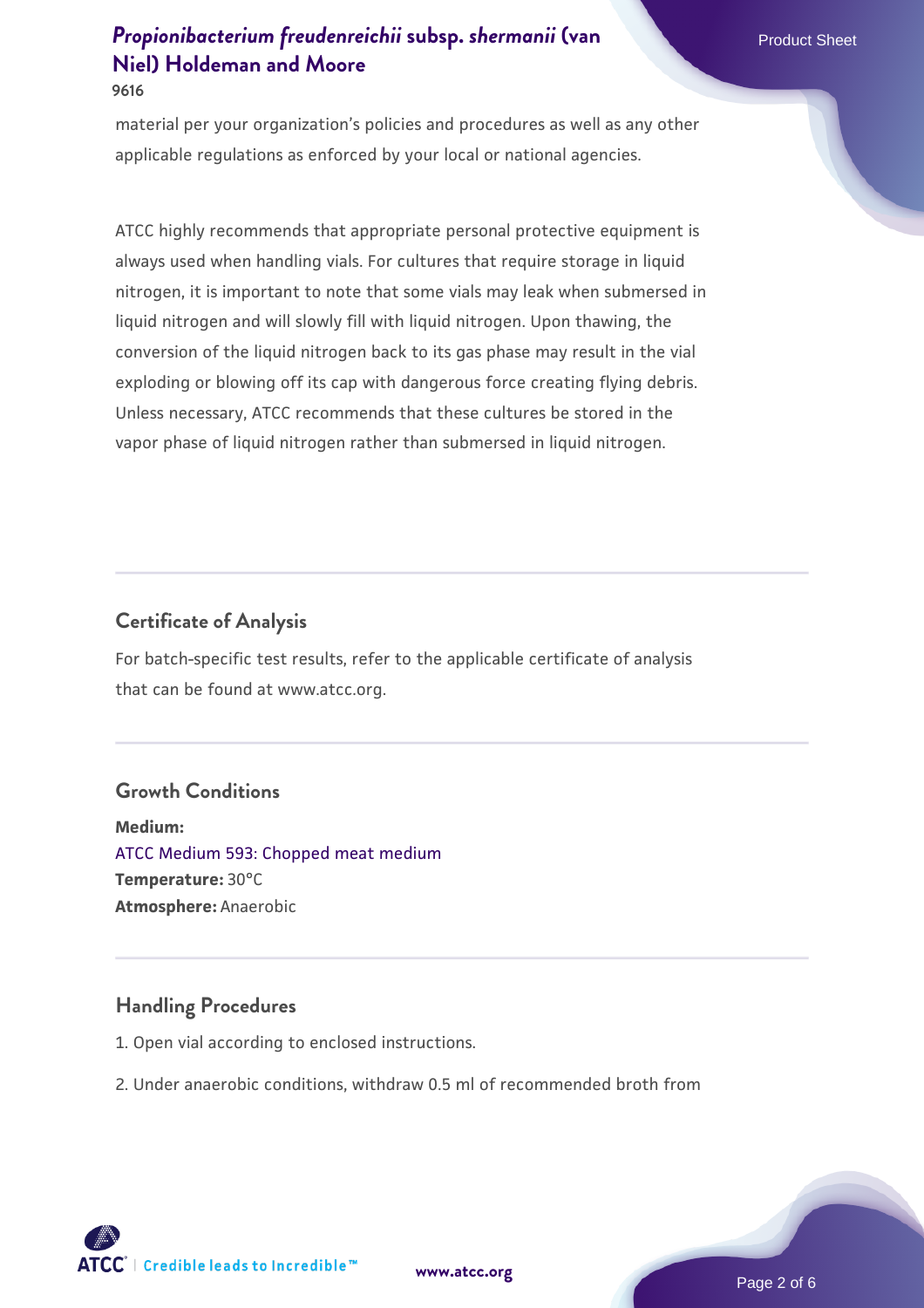a single test tube (5 to 6 ml) and rehydrate the entire vial contents.

3. Aseptically transfer this aliquot back into the broth tube. A slant and a prereduced blood plate may also be inoculated with 0.1 ml each of the cell suspension. An aerobic blood plate may also be streaked to check for purity.

4. Incubate tubes and one plate under anaerobic conditions at 30°C. Incubate one blood plate aerobically at 30°C.

5. Growth occurs within 48 to 72 hours. Initial growth may be slower on plates. Faint growth may appear on the blood plate incubated aerobically.

ANAEROBIC CONDITIONS:

Anaerobic conditions for transfer may be obtained by either of the following:

· Use of an anaerobic gas chamber, or

· Placement of test tubes under a gassing cannula system hooked to anaerobic gas.

 Anaerobic conditions for incubation may be obtained by any of the following:

· Loose screw caps on test tubes in anaerobic chamber,

· Loose screw caps on test tubes in an activated anaerobic gas pack jar, or

· Use of sterile butyl rubber stoppers on test tubes so that an anaerobic gas headspace is retained.

#### **Notes**

Cells are Gram positive coccobacilli with some pleomorphism. Colonies on the anaerobic #260 plate are entire, smooth, shiny, and convex. Some size variation is observed.

 Always use freshly prepared pre-reduced media or pre-reduced media that has been previously prepared but stored under anaerobic conditions. Resazurin in the media is a color indicator for anaerobic conditions.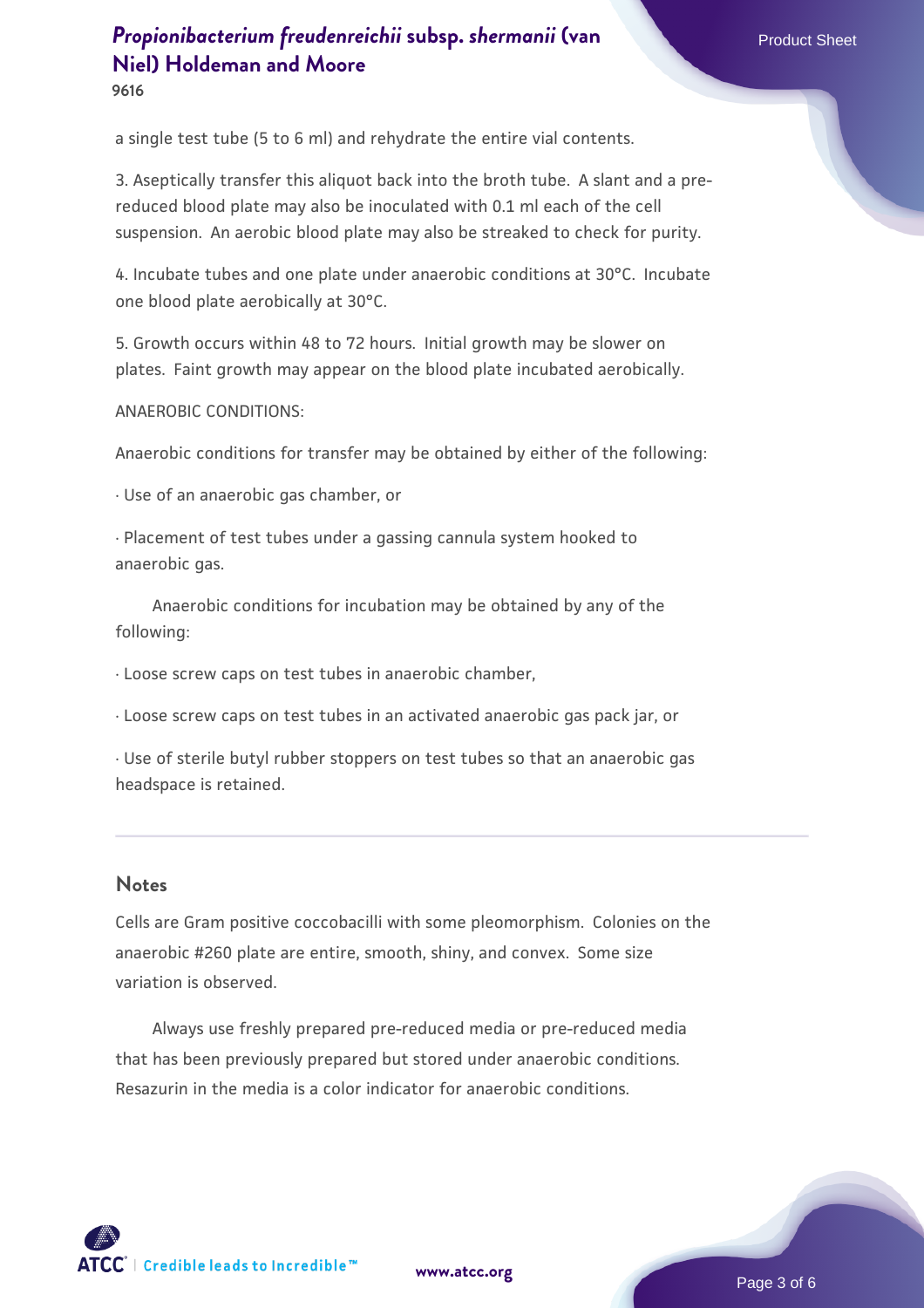Observance of pink color in medium before use or during incubation shows anaerobic conditions have not been met and oxidation has occurred. Medium should be discarded.

 Additional information on this culture is available on the ATCC web site at www.atcc.org.

## **Material Citation**

If use of this material results in a scientific publication, please cite the material in the following manner: *Propionibacterium freudenreichii* subsp. *shermanii* (van Niel) Holdeman and Moore (ATCC 9616)

## **References**

References and other information relating to this material are available at www.atcc.org.

#### **Warranty**

The product is provided 'AS IS' and the viability of ATCC® products is warranted for 30 days from the date of shipment, provided that the customer has stored and handled the product according to the information included on the product information sheet, website, and Certificate of Analysis. For living cultures, ATCC lists the media formulation and reagents that have been found to be effective for the product. While other unspecified media and reagents may also produce satisfactory results, a change in the ATCC and/or depositor-recommended protocols may affect the recovery, growth, and/or function of the product. If an alternative medium formulation or reagent is used, the ATCC warranty for viability is no longer



**[www.atcc.org](http://www.atcc.org)**

Page 4 of 6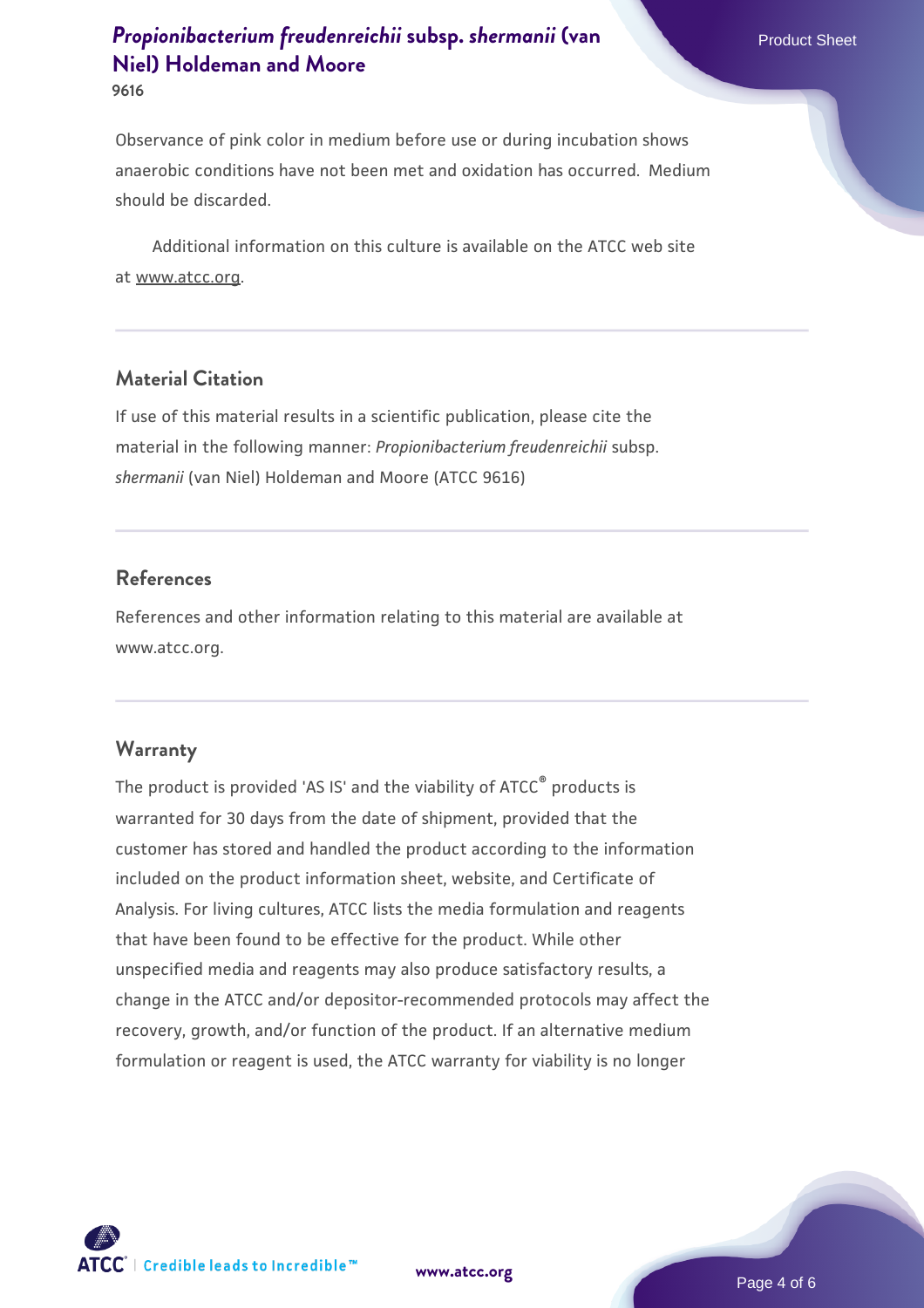valid. Except as expressly set forth herein, no other warranties of any kind are provided, express or implied, including, but not limited to, any implied warranties of merchantability, fitness for a particular purpose, manufacture according to cGMP standards, typicality, safety, accuracy, and/or noninfringement.

#### **Disclaimers**

This product is intended for laboratory research use only. It is not intended for any animal or human therapeutic use, any human or animal consumption, or any diagnostic use. Any proposed commercial use is prohibited without a license from ATCC.

While ATCC uses reasonable efforts to include accurate and up-to-date information on this product sheet, ATCC makes no warranties or representations as to its accuracy. Citations from scientific literature and patents are provided for informational purposes only. ATCC does not warrant that such information has been confirmed to be accurate or complete and the customer bears the sole responsibility of confirming the accuracy and completeness of any such information.

This product is sent on the condition that the customer is responsible for and assumes all risk and responsibility in connection with the receipt, handling, storage, disposal, and use of the ATCC product including without limitation taking all appropriate safety and handling precautions to minimize health or environmental risk. As a condition of receiving the material, the customer agrees that any activity undertaken with the ATCC product and any progeny or modifications will be conducted in compliance with all applicable laws, regulations, and guidelines. This product is provided 'AS IS' with no representations or warranties whatsoever except as expressly set forth herein and in no event shall ATCC, its parents, subsidiaries, directors, officers, agents, employees, assigns, successors, and affiliates be liable for indirect, special, incidental, or consequential damages of any kind in connection with or arising out of the customer's use of the product. While reasonable effort is made to ensure authenticity and reliability of materials on deposit, ATCC is not liable for damages arising from the misidentification or



Page 5 of 6